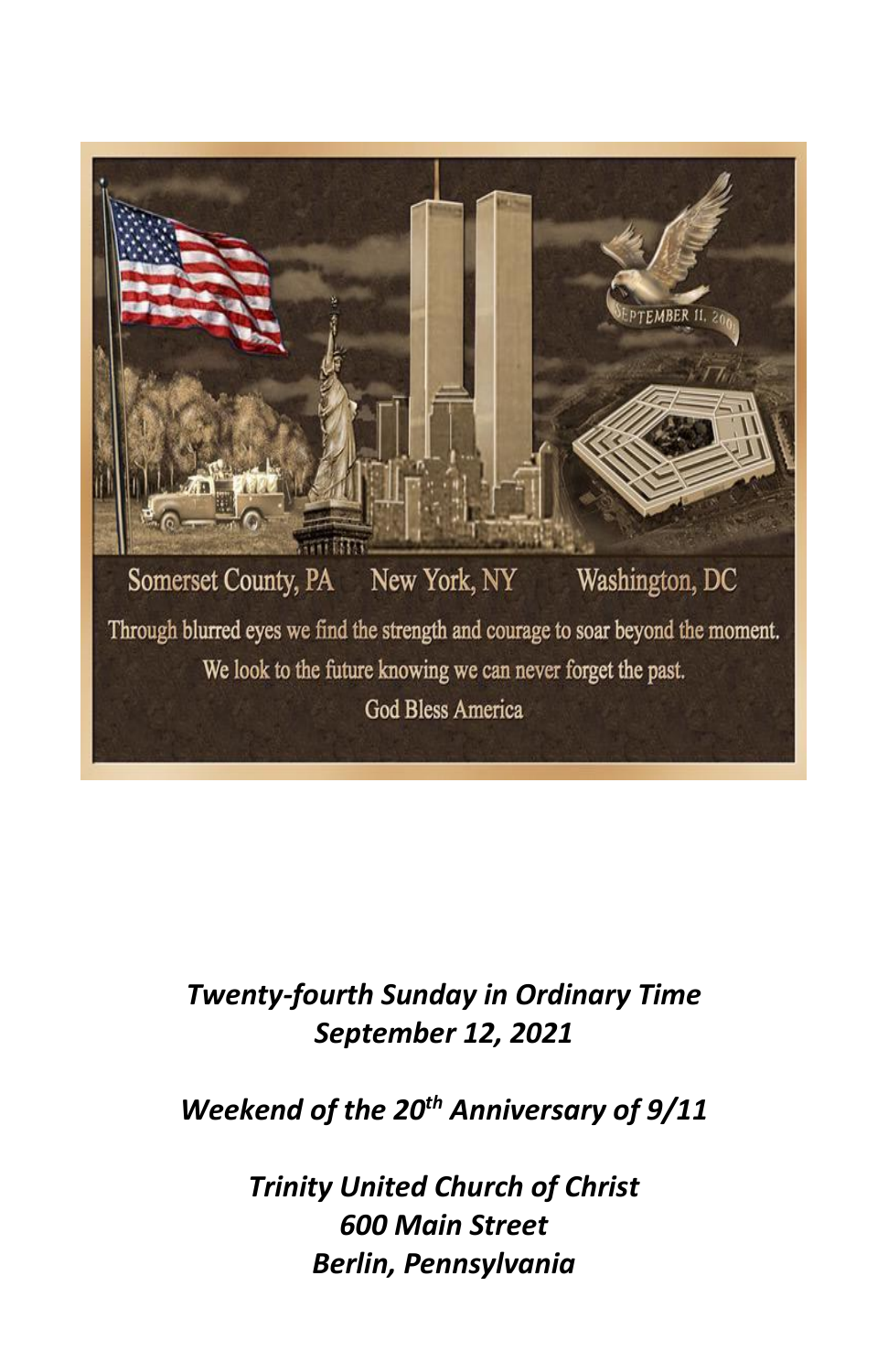#### **\*The Doxology**

#### **\*Prayer for the Nation**

### **\*One Nation, Under God**

Righteousness exalts a nation, but sin is a disgrace to any people. **Blessed is the nation whose God is the Lord.**

No. 571 – *My Country, 'Tis of Thee* – Vs. 1 & 4 No. 572 – *America, the Beautiful* – Vs. 1 No. 573 – *God of Our Fathers* – Vs. 1, 2, & 4

#### **\*Psalter of Trust The Shepherd's Psalm – the 23rd**

- <sup>1</sup> The LORD *is* my shepherd; I shall not want.
- **<sup>2</sup> He maketh me to lie down in green pastures: He leadeth me beside the still waters.**
- $3$  He restoreth my soul: He leadeth me in the paths of righteousness for his name's sake.
- **<sup>4</sup> Yea, though I walk through the valley of the shadow of death,**

**I will fear no evil: for thou** *art* **with me; Thy rod and thy staff they comfort me.**

 $5$  Thou preparest a table before me in the presence of mine enemies:

Thou anointest my head with oil; my cup runneth over.

**<sup>6</sup> Surely goodness and mercy shall follow me all the days of my life:**

**And I will dwell in the house of the LORD for ever.**

#### **\*Confession of Faith** *Apostles' Creed*

Let us join together in professing the Christian faith as contained in the Scriptures of the Old & New Testaments.

> **I believe in God, the Father Almighty, creator of heaven and earth. I believe in Jesus Christ, his only Son, our Lord,**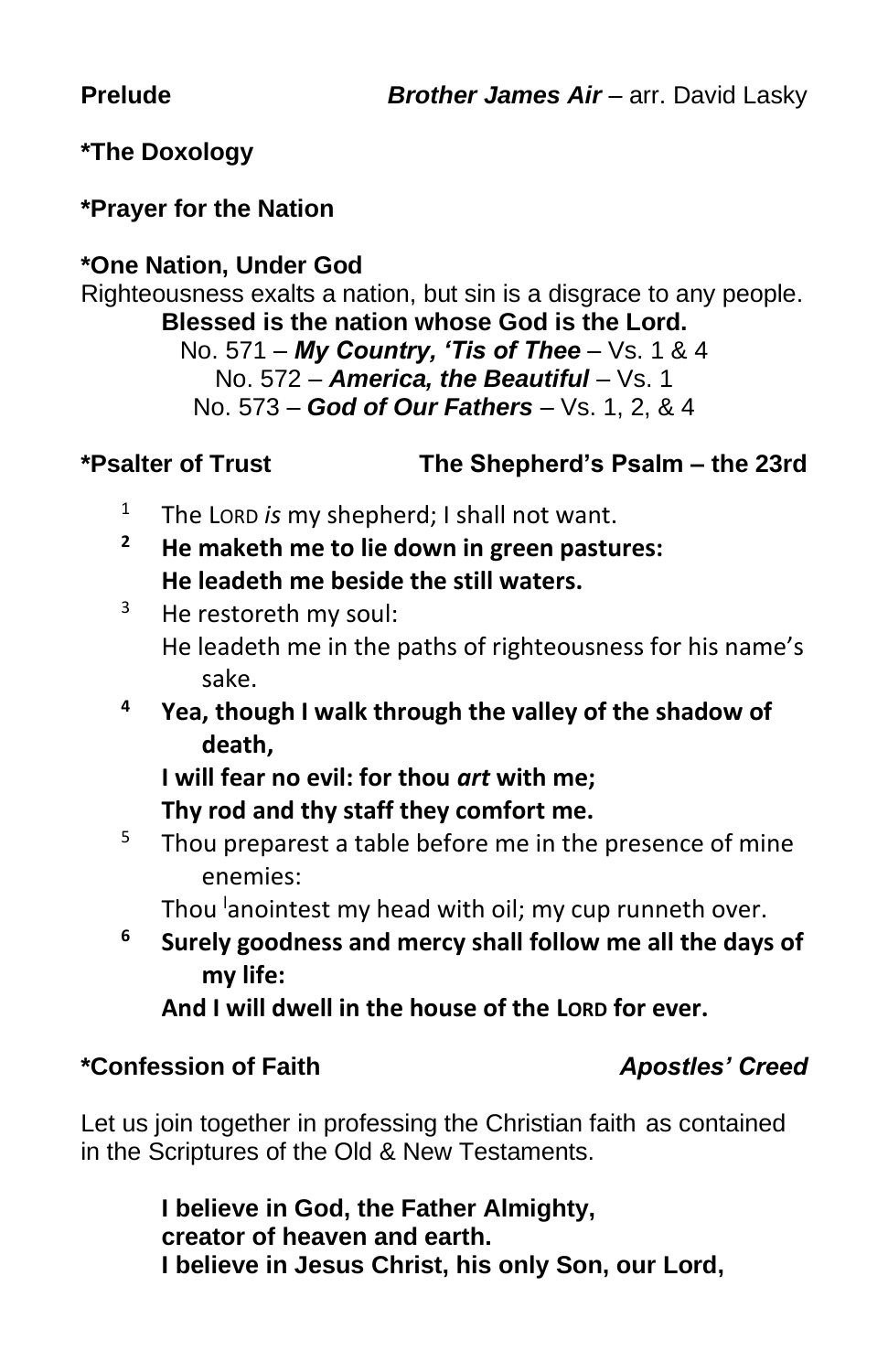**who was conceived by the Holy Ghost, born of the Virgin Mary, suffered under Pontius Pilate, was crucified, died, and was buried; he descended into hades. On the third day he rose again; He ascended into heaven, is seated at the right hand of the Father, and will come again to judge the quick and the dead. I believe in the Holy Ghost, the holy catholic Church, the communion of saints, the forgiveness of sins, the resurrection of the body, and the life everlasting. Amen.**

**Morning Prayer**

**Speaking to the Child Within Us All** *Allison Zimmerman*

**Presentation of the Fletcher Bibles Franklin Cooper Levi Joel Croner Avery Michael Hillegas Kaitlyn Mae Miller Trystan J. Mull Vesper Arabella Ogburn Jordan Lynn Suder**

## **Proclamation of God's Word "PD"** *Remember 9/11 – 20 Years Later*

**Prayer of Intercession Lord's Prayer** [using **debts** and **debtors**]

**\*Song of Commitment: No. 43** *Great Is Thy Faithfulness*

**\*Sung Dismissal and Blessing** *Now Unto Him Who Is Able*

Now unto Him who is able to keep you from falling. To make you stand in His presence blameless and with great joy. To the only God our Savior, Jesus Christ our Lord. Be the glory, and the majesty, dominion, and authority. Both now and forevermore, Amen. **Give Him the glory, and the majesty, dominion, and authority. Both now and forevermore, Amen!**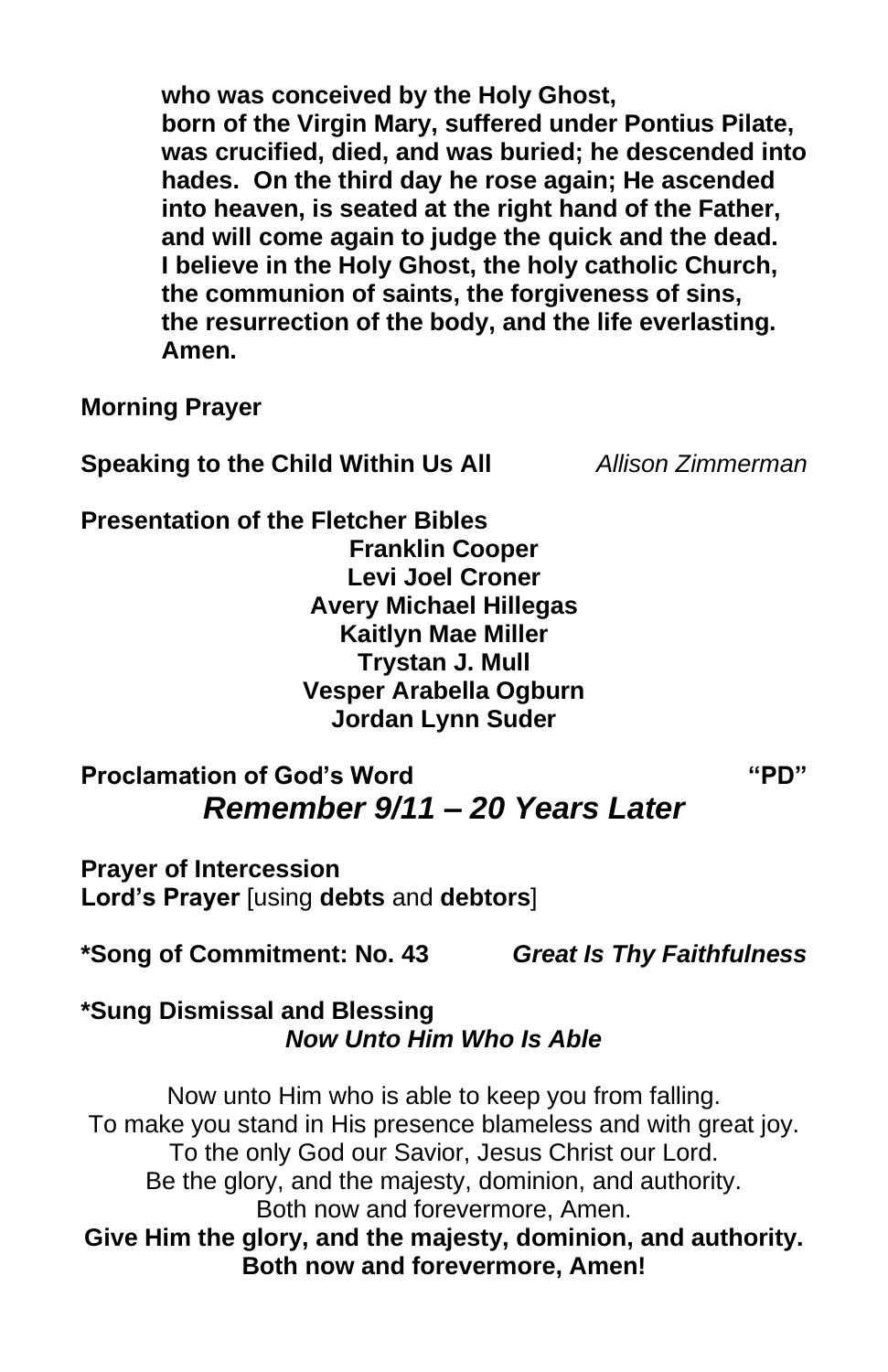#### *+ + + + + + +*

**Chancel Choir resumes** rehearsals on Wednesday, September 22 at 7:30 p.m. Pastor Dave has ordered new music that includes accompaniment CDs for the fall. Join us as we sing some new music like "Shut de door, Keep out de Devil!" and more.

**Trinity Bells** will meet on September 15 at 6:30 p.m. to polish the bells and their first full rehearsal will be September 22 at 6:30 p.m. If you would like to join the bells, please speak with Jeanne Hillegas.

**Confirmation Classes** – for students entering  $6<sup>th</sup>$  grade and above, you are invited to join Pastor Dave on Sunday, September 19 at 6:30 p.m. with your parent[s] for an introduction to Confirmation. We will meet the  $1<sup>st</sup>$  and third Sunday evenings through October 2022 [we will not meet in July and August]. Confirmation will be Reformation Sunday October 2022.

#### **Fundraiser for J B Schrock Playground - Saturday, October 16th**

Linda Karchner, President of the J B Schrock Community Park Board, is celebrating her 60th birthday as a fundraiser for the playground!

The festivities will be **Saturday, October 16, 2021 from 10:30 am - 2:00 pm at the J B Schrock Playground** [700 South St., Berlin].

The playground is **pre-selling tickets** for **BBQ Chicken Halves AND Dinners**. Halves are \$6 and Dinners are \$10 lincludes BBQ chicken half, cole slaw, baked beans, Landis bakery roll & butter, dessert]. **Chicken must be** *pre-ordered and prepaid by Oct. 2nd. Contact Shirley Reed at 814-267-4961 to order chicken***.** [NOTE: Chicken pick up on Oct. 16th will be from 11 am - 1 pm]

Other fundraising opportunities that day will include an **oldfashioned cake walk, raffles, Boscov's Shopping Discount cards**, and **beverage sales.**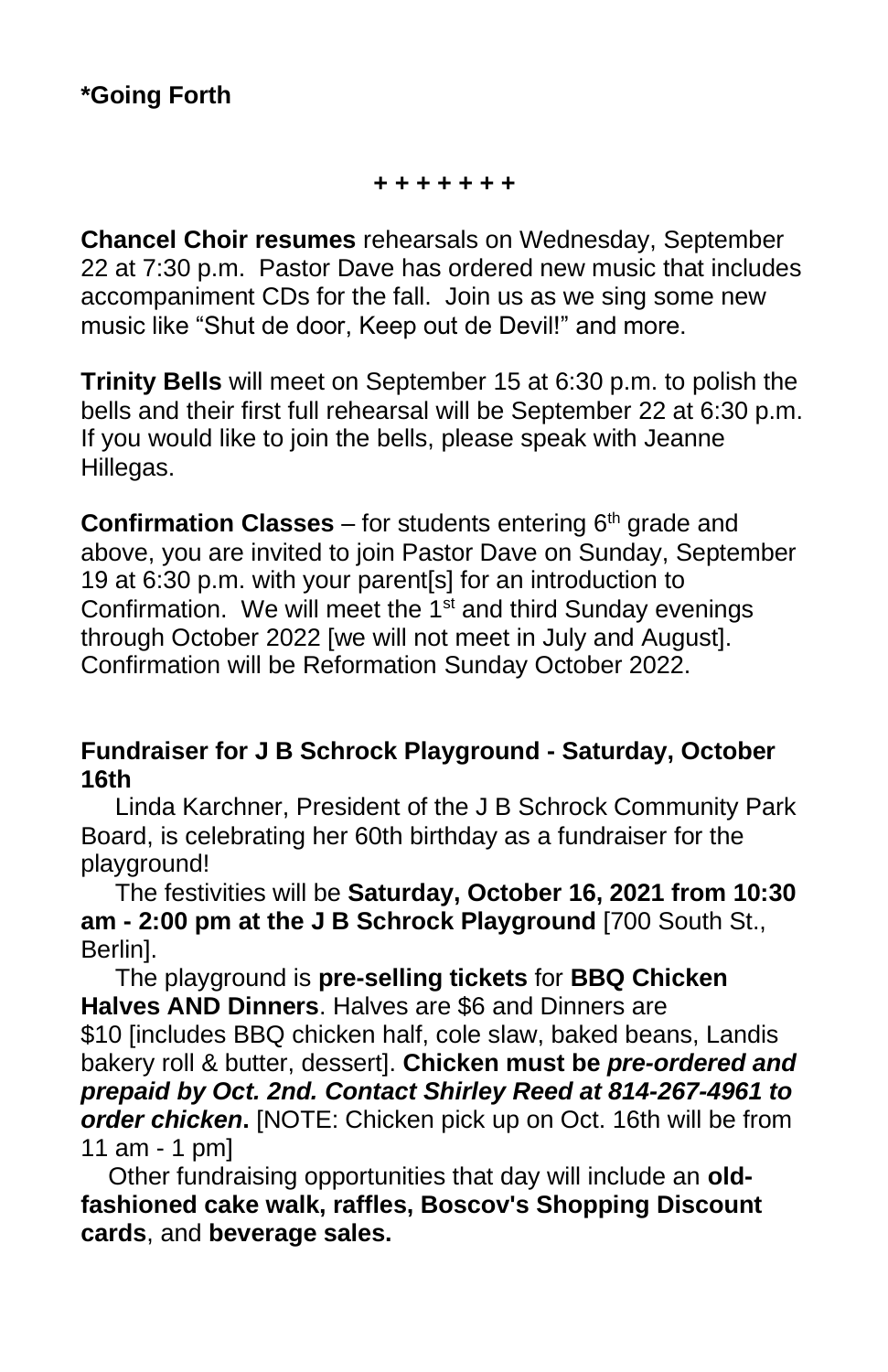**Music AND FREE kids' activities** [games, crafts, and THE STORY LADY will be making a special appearance at 12:30 pm]!

**Several individuals, businesses, and organizations have already supported the fundraiser but additional donations of cakes, gift certificates/baskets/etc.for the raffles,as well as monetary gifts are appreciated.** 

Thank you in advance to **Berlin Market** and **Thrivent Financial** for their donations.

*DoTERRA® Essential Oils is also matching all donations that day, dollar-for-dollar, up to \$5,000!*

#### **Pastor's Fall Bible Study –** *Making Sense of Suffering*

In the past 18 months there has been much suffering around us. The horror of COVID-19, changes in employment, ongoing illness, and sudden death. I have been asked more than once "where is God in all of this mess?" I began to consider various scriptures and reading several texts from C.S. Lewis, Mike Yaconelli, and others. I will not be providing easy answers, rather we will look to God's Word to provide us a framework to be "strengthen" to persevere in life. There will be no "platitudes," rather I might leave you with more questions than answers. One outcome I hope to provide is that we who are in Christ may be comforted with the promises of the Gospel to be courageous even in the midst of suffering.

Thursday evenings for five weeks beginning September 23 at 7 p.m. in Fellowship Hall of Trinity Church Pastor Dave will offer teach on the following topics:

September 23 – *Finding God In our Pain* September 30 – *Where Is God In This Mess? October 7 – NO Class – King Lion has Lion's Club that evening.*

October 14 – *God's Purposes In Our Suffering* October 21 – *Unexplained Tragedy* October 28 – *Redeeming Suffering*

Bring your Bible, pen and paper and we will consider passages of scripture from Job, Isaiah, Luke, Exodus, 2 Corinthians, James, and more. Each week there will be an article to read but no other assignment will be required.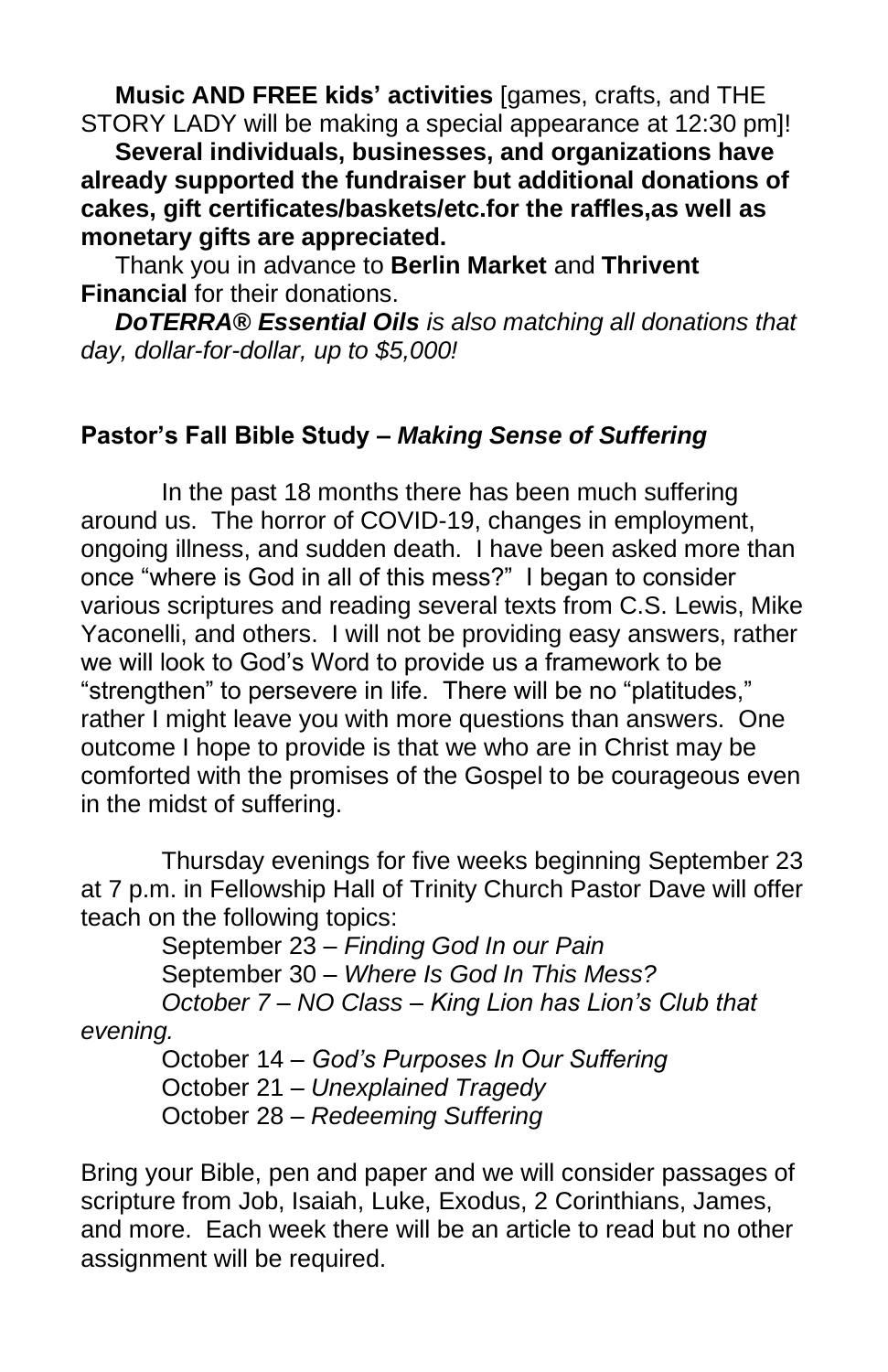To prepare you are asked to register for class so that enough materials may be prepared for those attending. You may send Pastor a note at his email: [uccvicar@gmail.com](mailto:uccvicar@gmail.com) or call the church office at 814-267-3234.

#### **Founder's Day Dinner – Living Waters Camp – October 3rd**

This event is to honor Rev. Dr. Paul Westcoat for all of his time, talent, and dedication in making Living Waters the successful outdoor ministry that it is today.

During the celebration, we will be rededicating the lodge and naming it the "Westcoat Lodge". The rededication and naming ceremony is being planned as a surprise to honor Rev. Dr. Westcoat, so please help us in keeping this a secret to him.

#### **Schedule of Events for Founder's Day Celebration**

- 4:00 Dedication of "Westcoat Lodge"
- Program, tours, presentation of remodeling plans. 5:00 – Turkey dinner served in the dining hall.
- 

The cost for attending the event with the meal is \$20/person or a table of 8 for \$150. Indoor seating for the meal is limited to 80 people and outdoor seating will be weather permitting. We are also offering a virtual option that will include the presentation of programming for \$20/household. Please reserve your spot for the celebration by calling (814) 733-4212 or by emailing [camplivingwaters65@gmail.com.](mailto:camplivingwaters65@gmail.com) Payment can be made by check, cash, or PayPal.

### **The Saints In Action**

Monday - 6:30 p.m. Consistory Meeting Wednesday – 6:30 p.m. Bell Choir Cleaning Next Sunday – September 19 9:00 a.m. Worship 10:10 a.m. Sunday School 6:30 p.m. Confirmation Class Meeting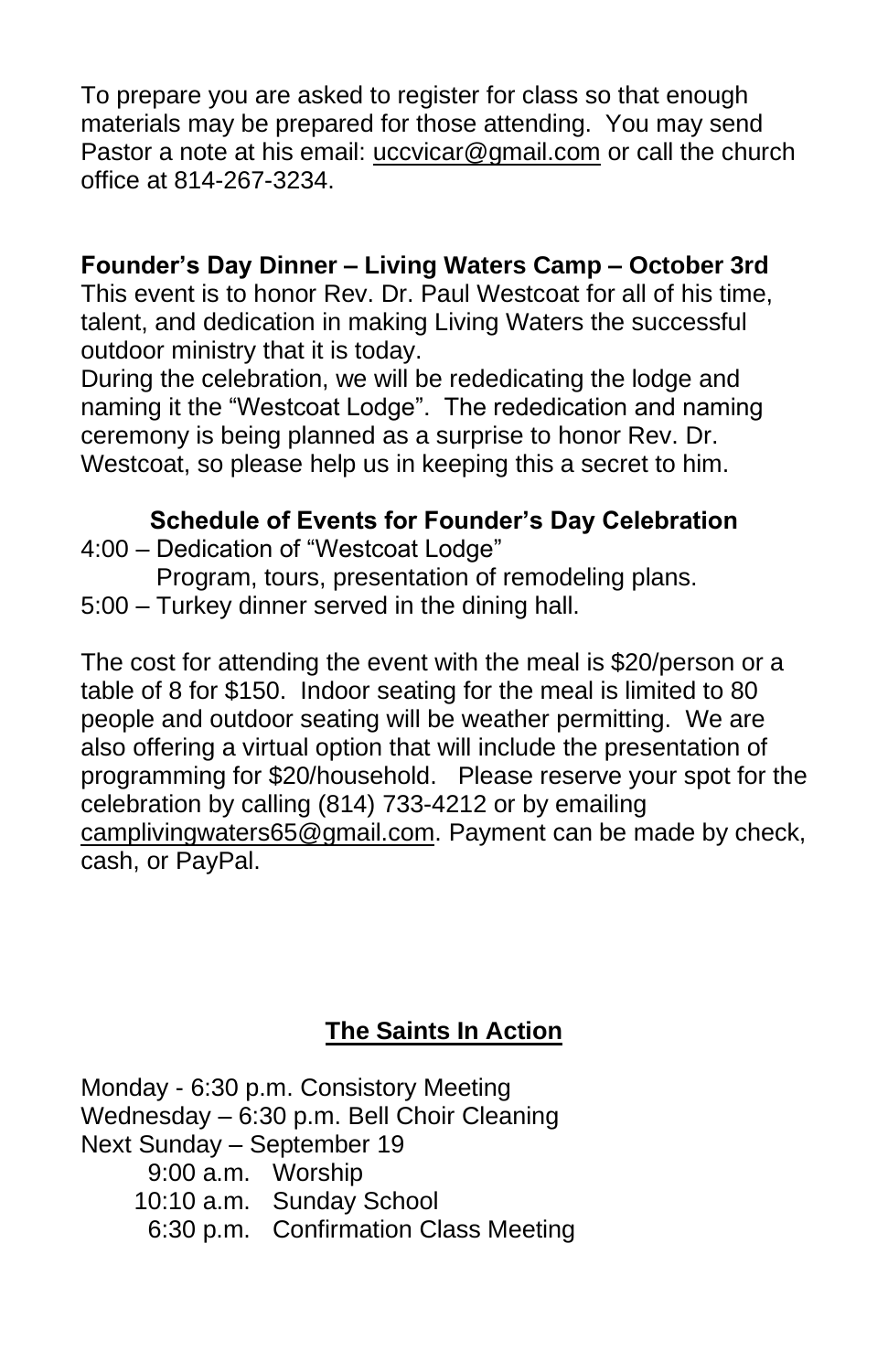#### **Giving From 9/5/2021**

|              | Rec       | <b>Budget</b> | Over/Under  |
|--------------|-----------|---------------|-------------|
| General      | 1045.00   | \$2434.93     | $-51389.93$ |
| Ben          | \$80.00   | \$213.46      | $-$133.46$  |
| <b>Maint</b> | \$240.00  | \$163.46      | \$76.54     |
| <b>Mem</b>   |           |               |             |
| <b>Total</b> | \$1365.00 | \$2811.85     | $-$1446.85$ |

Benevolence includes Food Pantry of \$15.00.

**Worship Attendance: 40 Sunday School: 7**



#### **Those Remembered in prayer:**

God's guidance and protection for Armed Forces.

#### **Shut Ins:**

Lew & Barb Berkley, Roy Bucher, Helen Diest, Mary Forespring, Janet Gindlesperger, Cynthia Kelly, Lois Krause, Deb Luteri, Lois Saylor, Dirkje Stellingwerf.

#### **Healing Concerns:**

Sally Altfather, Mark Amyot, Donnie Baxter, Abigayle Broadwater, Lindsey Stotler Cioci, Pam Crooks, Linda Gallick, Dawn Gindlesperger, Kathryn Grimm, Barry Landis, Larry McCullen, Bayley Mull, Betty Murphy, Nancy Schrock, Avis Specht, Robin Walker, Harry and Jane Watkins, Heather Weighley, Nancy Weighley, Karen Will, Kimberly Kay Roos Zimmerman